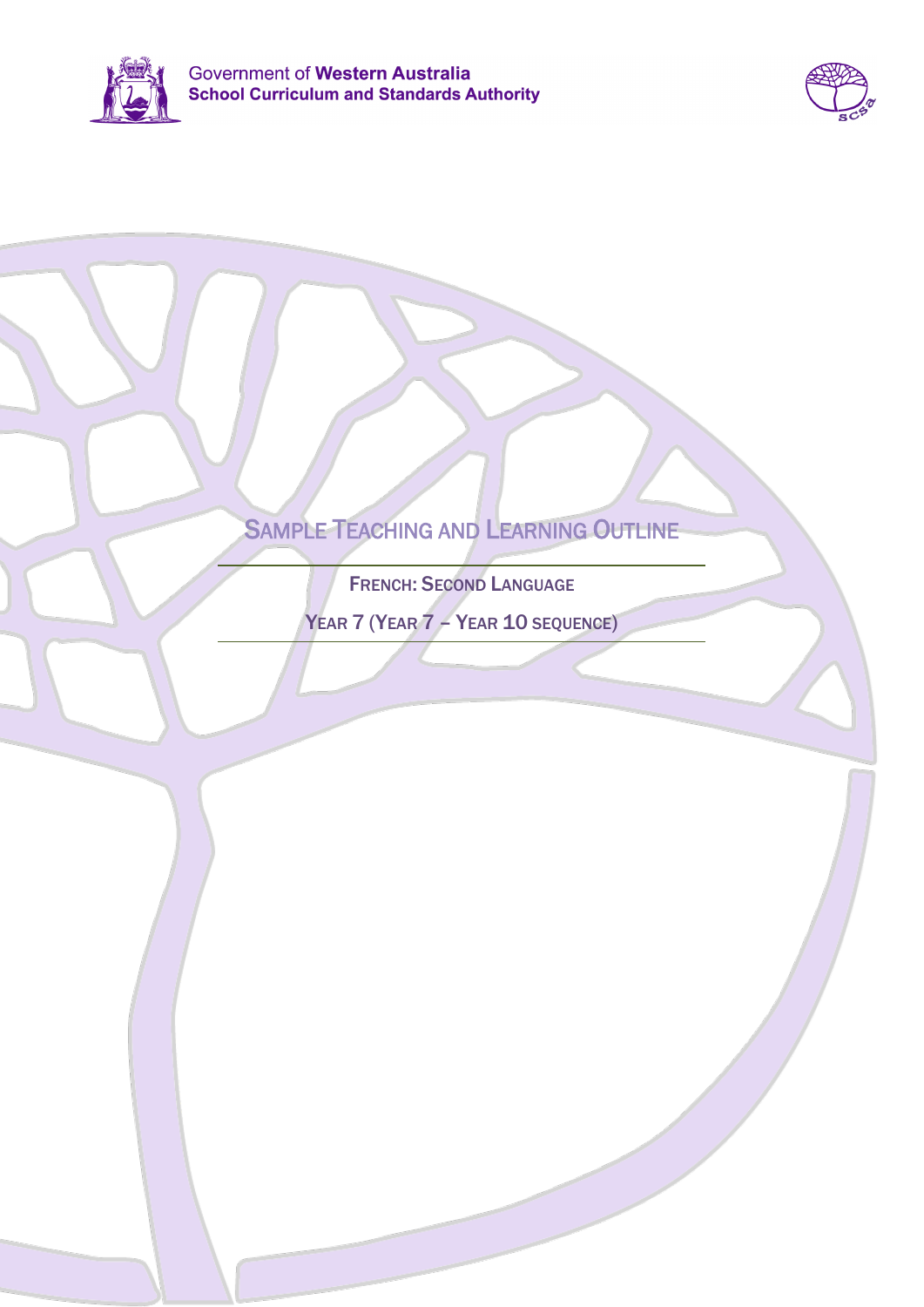Kaya. The School Curriculum and Standards Authority (the Authority) acknowledges that our offices are on Whadjuk Noongar boodjar and that we deliver our services on the country of many traditional custodians and language groups throughout Western Australia. The Authority acknowledges the traditional custodians throughout Western Australia and their continuing connection to land, waters and community. We offer our respect to Elders past and present.

### **Copyright**

© School Curriculum and Standards Authority, 2021

This document—apart from any third party copyright material contained in it—may be freely copied, or communicated on an intranet, for non-commercial purposes in educational institutions, provided that the School Curriculum and Standards Authority (the Authority) is acknowledged as the copyright owner.

Copying or communication for any other purpose can be done only within the terms of the *Copyright Act 1968* or with prior written permission of the Authority. Copying or communication of any third party copyright material can be done only within the terms of the *Copyright Act 1968* or with permission of the copyright owners.

Any content in this document that has been derived from the Australian Curriculum may be used under the terms of the [Creative](https://creativecommons.org/licenses/by/4.0/)  [Commons Attribution 4.0 International](https://creativecommons.org/licenses/by/4.0/) licence.

### **Disclaimer**

Any resources, such as texts, websites and so on that may be referred to in this document are provided as examples of resources that teachers can use to support their teaching and learning programs. Their inclusion does not imply that they are mandatory or that they are the only resources relevant to the learning area syllabus.

2020/52974v5 French: Second Language | Year 7 (Year 7 – Year 10 sequence) | Sample Teaching and Learning Outline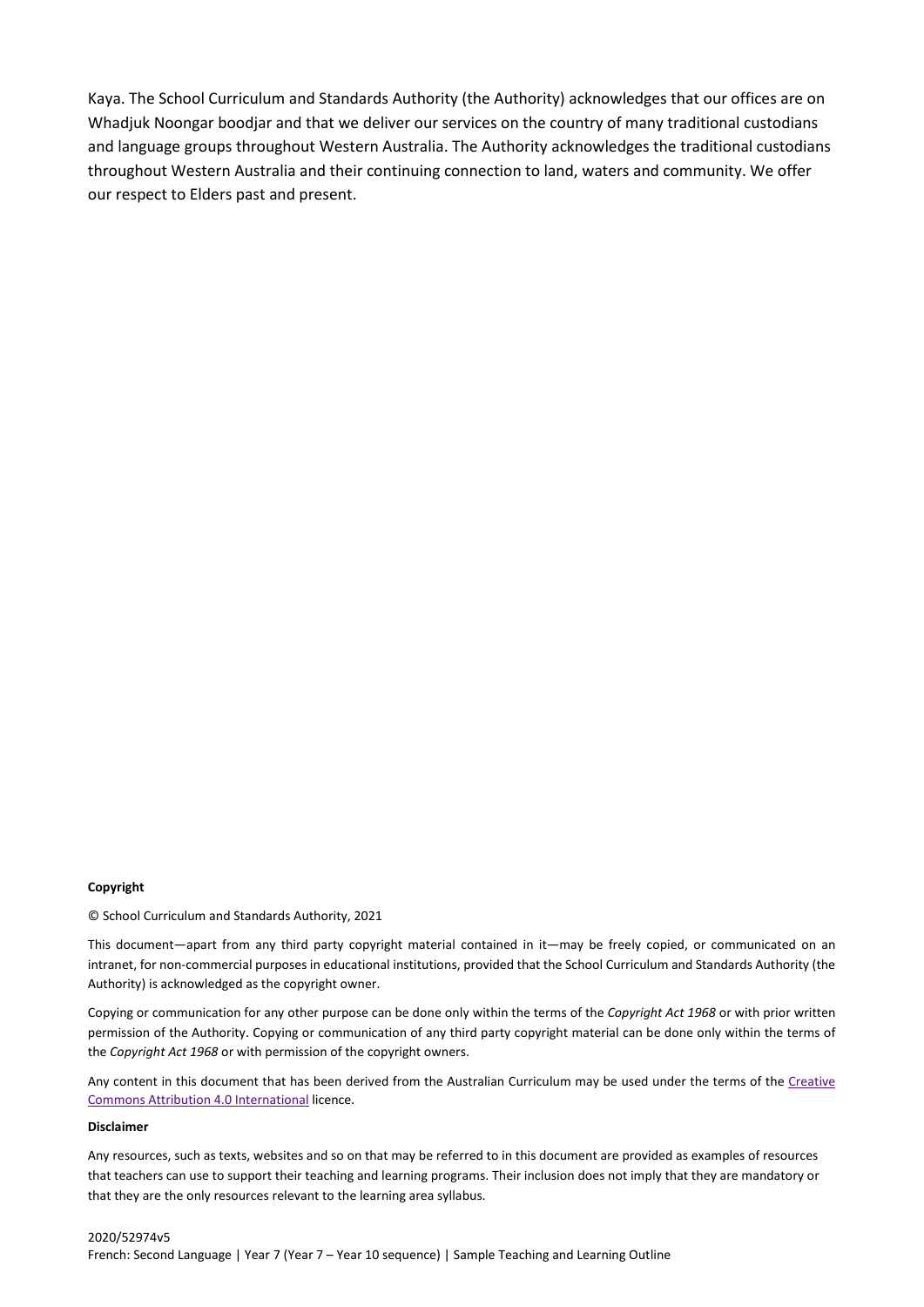This sample teaching and learning outline provides one possible approach through which the French: Second Language syllabus within the Western Australian Curriculum: Languages can be taught. Consistent with the rationale of the Languages curriculum, this outline supports students' ability to communicate proficiently in a language other than English, with essential communication skills in that language, an intercultural capability, and an understanding of the role of language and culture in human communication.

## **Time allocation on which the outline is based**

Two hours of teaching per week, over one year

### **Prior knowledge**

The sample teaching and learning outline is based on the understanding that students begin their study of French in secondary school with little to no prior experience of the French language and culture. Many will have learnt an additional language in primary school and bring existing language learning strategies, textual knowledge and intercultural awareness to the new experience of learning French. Skills in analysing, comparing and reflecting on language and culture in the languages are mutually supportive. More information related to this curriculum can be found in the French: Second Language Year 7 to Year 10 syllabuses at [https://k10outline.scsa.wa.edu.au/home/teaching/curriculum-browser/languages/french-7-](https://k10outline.scsa.wa.edu.au/home/teaching/curriculum-browser/languages/french-7-10) [10.](https://k10outline.scsa.wa.edu.au/home/teaching/curriculum-browser/languages/french-7-10)

This sample teaching and learning outline provides a range of suggested learning activities and assessment tasks, aligned to the curriculum, through which students can apply their acquisition of knowledge, understanding and skills to the focus. The focus provides a broad context through which the content is taught. The outline suggests:

- teaching vocabulary and grammatical elements that show the breadth and depth of language and align with the curriculum
- text types relevant to the learning activities and assessments
- language learning and communication strategies relevant to the focus
- learning activities and assessments from which teachers may choose, according to their class's interests and abilities
- resources suitable to the focus.

It is not expected that teachers administer all learning activities and assessments. It is at the teacher's discretion which of the suggestions are suitable for formative and/or summative assessments. It is also at the teacher's discretion to use other activities and assessments.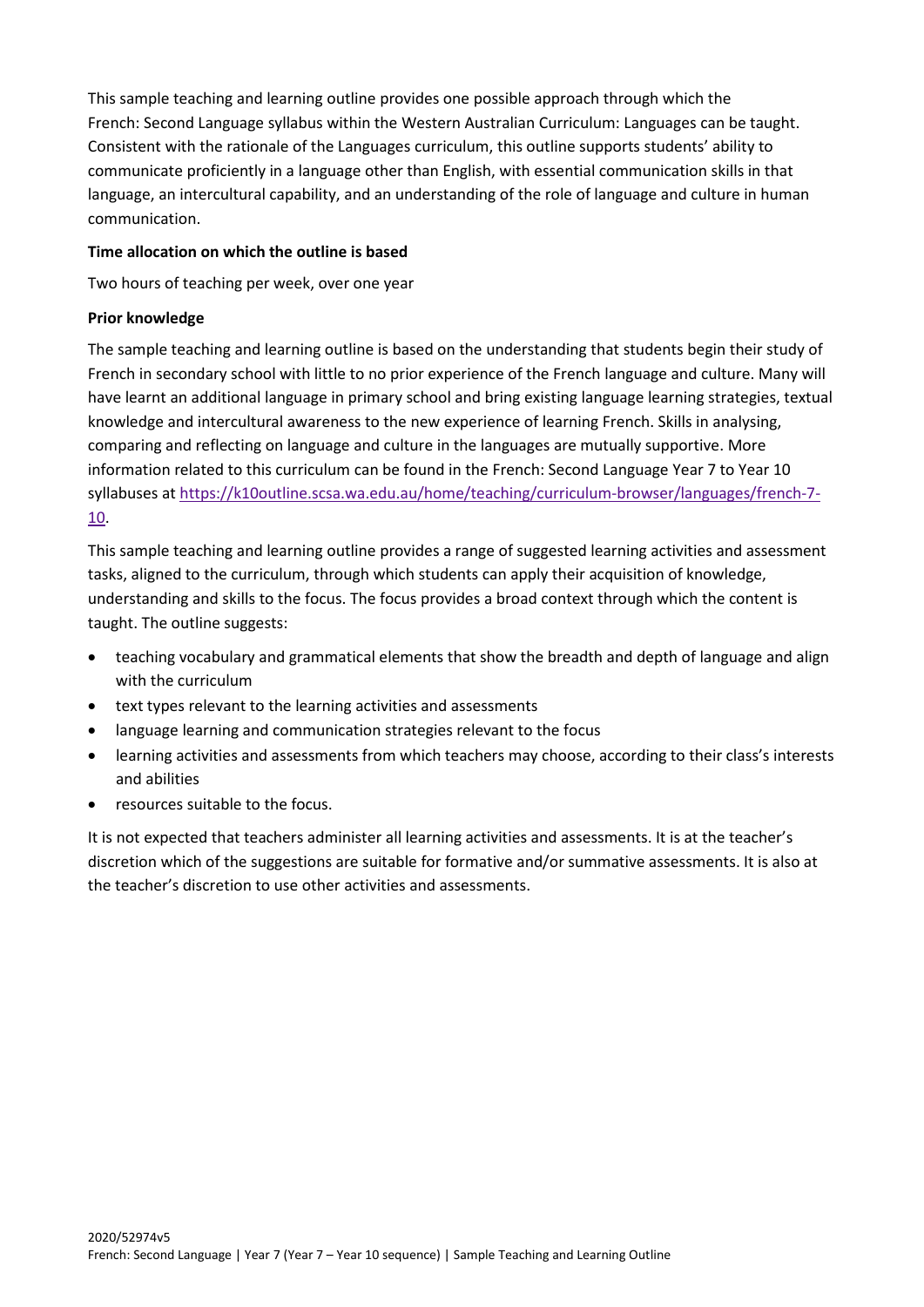# **French: Second Language Year 7 (Year 7 – Year 10 sequence) Sample Teaching and Learning Outline**

| Focus – Comment ça va?                                                                                                                                                                                                                                                                                                                                                                                                                                                                                                                                                                                                                                                                                                                                                                                                                                                                                                                                                                                                                                                                                                                                                                                                                                                                                                                                                                                                                                                                                                                                                                                                                                                                    |                                                                                                                                                                                                                                                                                                                                                                                                                                                                                                                                                                                                                                                                                                                                                                                                                                                                                                                                                                                                                                                                                                                                                                                                                                                                                                                                                                                                                                                                                                                                                                                                      |                                                                                                                                                                                                                                                                                                                                                                                                                                                                                                                                                                                                                                                                                                                                                                                                                                                                                                                                                                                                                                                                                                                                                                                                                                                                                                                                                                                                                                                                                                                                                                                                                                                                                                                                                                                                                                                                                                                                                                                                                                                                                                                                                                                                                                                                                                                                                                                                                                                                                                                                                                                                                                                                                                                                                                                                                                                                                                                                           |                                                                                                                                                                                                                                                                                                                                                                                                                                                                                                                                                                                                                                                                                                                                                                                                                                                                                                                                                                                                    |
|-------------------------------------------------------------------------------------------------------------------------------------------------------------------------------------------------------------------------------------------------------------------------------------------------------------------------------------------------------------------------------------------------------------------------------------------------------------------------------------------------------------------------------------------------------------------------------------------------------------------------------------------------------------------------------------------------------------------------------------------------------------------------------------------------------------------------------------------------------------------------------------------------------------------------------------------------------------------------------------------------------------------------------------------------------------------------------------------------------------------------------------------------------------------------------------------------------------------------------------------------------------------------------------------------------------------------------------------------------------------------------------------------------------------------------------------------------------------------------------------------------------------------------------------------------------------------------------------------------------------------------------------------------------------------------------------|------------------------------------------------------------------------------------------------------------------------------------------------------------------------------------------------------------------------------------------------------------------------------------------------------------------------------------------------------------------------------------------------------------------------------------------------------------------------------------------------------------------------------------------------------------------------------------------------------------------------------------------------------------------------------------------------------------------------------------------------------------------------------------------------------------------------------------------------------------------------------------------------------------------------------------------------------------------------------------------------------------------------------------------------------------------------------------------------------------------------------------------------------------------------------------------------------------------------------------------------------------------------------------------------------------------------------------------------------------------------------------------------------------------------------------------------------------------------------------------------------------------------------------------------------------------------------------------------------|-------------------------------------------------------------------------------------------------------------------------------------------------------------------------------------------------------------------------------------------------------------------------------------------------------------------------------------------------------------------------------------------------------------------------------------------------------------------------------------------------------------------------------------------------------------------------------------------------------------------------------------------------------------------------------------------------------------------------------------------------------------------------------------------------------------------------------------------------------------------------------------------------------------------------------------------------------------------------------------------------------------------------------------------------------------------------------------------------------------------------------------------------------------------------------------------------------------------------------------------------------------------------------------------------------------------------------------------------------------------------------------------------------------------------------------------------------------------------------------------------------------------------------------------------------------------------------------------------------------------------------------------------------------------------------------------------------------------------------------------------------------------------------------------------------------------------------------------------------------------------------------------------------------------------------------------------------------------------------------------------------------------------------------------------------------------------------------------------------------------------------------------------------------------------------------------------------------------------------------------------------------------------------------------------------------------------------------------------------------------------------------------------------------------------------------------------------------------------------------------------------------------------------------------------------------------------------------------------------------------------------------------------------------------------------------------------------------------------------------------------------------------------------------------------------------------------------------------------------------------------------------------------------------------------------------------|----------------------------------------------------------------------------------------------------------------------------------------------------------------------------------------------------------------------------------------------------------------------------------------------------------------------------------------------------------------------------------------------------------------------------------------------------------------------------------------------------------------------------------------------------------------------------------------------------------------------------------------------------------------------------------------------------------------------------------------------------------------------------------------------------------------------------------------------------------------------------------------------------------------------------------------------------------------------------------------------------|
| <b>Communicating</b>                                                                                                                                                                                                                                                                                                                                                                                                                                                                                                                                                                                                                                                                                                                                                                                                                                                                                                                                                                                                                                                                                                                                                                                                                                                                                                                                                                                                                                                                                                                                                                                                                                                                      | <b>Understanding</b>                                                                                                                                                                                                                                                                                                                                                                                                                                                                                                                                                                                                                                                                                                                                                                                                                                                                                                                                                                                                                                                                                                                                                                                                                                                                                                                                                                                                                                                                                                                                                                                 | Suggested teaching and learning activities and assessments                                                                                                                                                                                                                                                                                                                                                                                                                                                                                                                                                                                                                                                                                                                                                                                                                                                                                                                                                                                                                                                                                                                                                                                                                                                                                                                                                                                                                                                                                                                                                                                                                                                                                                                                                                                                                                                                                                                                                                                                                                                                                                                                                                                                                                                                                                                                                                                                                                                                                                                                                                                                                                                                                                                                                                                                                                                                                | <b>Resources</b>                                                                                                                                                                                                                                                                                                                                                                                                                                                                                                                                                                                                                                                                                                                                                                                                                                                                                                                                                                                   |
| Interact with peers and known adults orally<br>and in writing to exchange information<br>about self, family and friends and interests,<br>for example, Bonjour la classe. Je m'appelle<br>Marc, et toi ?; J'ai quatorze ans. Quel âge<br>as-tu ?; J'ai les yeux bleus et les cheveux<br>bruns. Je suis de taille moyenne.; Je te<br>présente mon copain, Henri. Il est<br>intelligent et marrant !; Nous voici - la<br>famille Mercier !; J'ai deux sœurs et un<br>frère.; J'aime nager et le foot.<br>Participate in classroom routines and<br>interactions by responding to teacher talk,<br>following instructions, asking and<br>answering questions, requesting assistance<br>or permission, asking others how they are<br>and offering wishes, for example, <i>Écoutez !;</i><br>Monsieur, s'il vous plaît ?; Je ne comprends<br>pas.; Cliquez sur l'image du château !;<br>Répondez aux questions !; J'ai une<br>question. Comment dit-on  en français ?;<br>Comment ça s'écrit ?; Qu'est-ce que c'est ?;<br>C'est ; Ce sont ; Salut, Natalie, ça va ?<br>Pas mal, et toi ?; Bonsoir, Madame<br>Legrand, comment allez-vous ?; À demain,<br>Mademoiselle.; À bientôt !; Bon courage !;<br>Bonne fête, Solange !<br>Identify topic, gist and specific points of<br>information from a range of spoken and<br>written texts related to aspects of their<br>personal and social worlds, and use the<br>information in new ways<br>Convey information and ideas from a range<br>of texts related to aspects of their personal<br>and social worlds, using different modes of<br>presentation<br>Reflect on own and others' responses to<br>interactions and intercultural experiences, | Use features of the French sound system,<br>including pronunciation of nasal sounds,<br>and convey meaning with pitch, stress,<br>intonation, rhythm, using liaison in familiar<br>contexts, and recognising the difference<br>between statements, questions and<br>commands, such as Vous écoutez la<br>chanson.; Vous écoutez la chanson ?;<br>Écoutez la chanson!<br>Generate language for a range of purposes<br>in simple spoken and written texts, by<br>recognising and using context-related<br>vocabulary and elements of the French<br>grammatical system, including:<br>using regular -er verbs, and irregular<br>conjugations of high-frequency verbs<br>être, avoir, aller and faire in le présent<br>recognising the function of irregular<br>verbs, such as avoir, être and faire in<br>expressions, such as avoir faim, avoir<br>13 ans and faire beau<br>becoming familiar with l'impératif, for<br>example, Asseyez-vous !; Dis-moi !<br>recognising how grammatical choices<br>shade meaning and establish register,<br>for example, use of tu or vous to<br>distinguish relationship; use of nous to<br>suggest inclusivity or shared identity;<br>use of on to suggest distance or to<br>replace nous<br>using exclamations, for example, Zut !;<br>Bien fait!<br>using prepositions $\dot{a}$ , en and dans<br>when describing where people live, for<br>example, Jean-François habite à<br>Montréal au Canada.; Ma copine<br>habite en Australie.; La famille<br>Maréchal habite dans une ferme.<br>becoming aware of three ways of<br>forming a question, including a simple | Students exchange information about self - their name, age, where they live, their birthdate, nationality, family<br>origin, what language(s) they speak, personality and physical appearance. They engage in introductory interactions<br>by exchanging greetings and asking how others are. They follow frequently used classroom instructions.<br><b>Teaching</b><br>Teach and reinforce with students vocabulary and grammatical elements associated with:<br>greetings and taking leave, for example, Salut !; A demain !; Bonne soirée !<br>introducing oneself, for example, Je me présente.<br>asking about and giving personal information, for example, Comment t'appelles-tu ? Je m'appelle David.; Quel<br>âge as-tu ?/Tu as quel âge ? J'ai 12 ans.; Où habites-tu ?/Tu habites où ? J'habite à South Perth en Australie<br>Occidentale.; Quelle est la date de ton/votre anniversaire ?; Mon anniversaire est le 14 juillet. Tu es/Vous êtes<br>française ? Non, je suis australienne.; Tu parles quelle langue ? Je parle anglais.<br>describing one's own personality and appearance, for example, Je suis bavarde.; J'ai les yeux verts et les cheveux<br>roux.<br>asking how others are feeling, for example, (Comment) ça va ?<br>saying what something is, for example, C'est un ordinateur.<br>offering wishes, for example, Joyeuses Pâques !; Bon anniversaire !; Bonne fête !<br>counting to 31 and saying the date, the days of the week and months of the year<br>excusing yourself, apologising, thanking someone and their response, for example, Pardon.;<br>Excuse-moi !/Excusez-moi !.; Merci beaucoup.; De rien.<br>saying you don't understand or don't know, for example, Je ne comprends pas.; Je ne sais pas.; Aucune idée.<br>Teach physical responses to classroom routines, for example, Entrez !; Fermez vos ordinateurs !; Répondez aux<br>questions 3 et 4 !; Asseyez-vous !/Assieds-toi !; Décris la photo, s'il te plaît !<br>Discuss with students:<br>• common French customs<br>popular French first names<br>• the significance of name days<br>situations where formal and informal forms of address in languages are typically used<br>the more frequent use of a person's title in French than in English<br>the use of Madame for adult women who may or may not be married, and the practice of addressing an adult<br>man as Monsieur - something that may be seen as old-fashioned by English speakers<br>the customs of faire la bise and hand-shaking when greeting and saying goodbye to others in different social<br>contexts<br>French symbols – their provenance and significance, and compare them to Australian equivalents.<br><b>Text types</b><br>For the learning activities and assessments selected, expose students to, and teach as required, the textual<br>conventions of the following: cue card, description, dialogue, form, interview, introduction, table. | <b>Audiovisual texts</b><br>https://www.youtube.cor<br>m1SfpsItwQ&ab channel<br>glish French kissing cultur<br>outs of 'la bise'. Video giv<br>in English of circumstance<br>and how often la bise is p<br>makes the point that la bi<br>confusing for French spea<br>https://www.youtube.cor<br>V0aD2PF14 La bise: dos 8<br>bise explained in English.<br>excerpt of preceding vide<br>https://www.youtube.cor<br>mKzIWSEEiI BBC Talk Frer<br>and informal introduction<br>https://www.youtube.cor<br>U7QEPomhg What does it<br>French? At 5:50 there is a<br>about French symbols - tl<br>Marianne, la Marseillaise<br><b>Websites</b><br>https://en.wikipedia.org/<br>ame days in France List<br>in France.<br><b>Online resources</b><br>https://www.education.v<br>uagesOnline/french/freno<br>Interactive tasks and prin<br>worksheets on a variety o<br>suitable for this Sample T<br>Learning Outline include:<br>#19 Colours. Describing h<br>#26 Days and months<br>#27 Saying the date. |

|                                       | <b>Resources</b>                                                                                                                                                                                                                                                                                                                 |
|---------------------------------------|----------------------------------------------------------------------------------------------------------------------------------------------------------------------------------------------------------------------------------------------------------------------------------------------------------------------------------|
| lity, family                          | <b>Audiovisual texts</b>                                                                                                                                                                                                                                                                                                         |
| y interactions<br>٦S.<br>David.; Quel | https://www.youtube.com/watch?v=q<br>m1SfpsItwQ&ab channel=FRANCE24En<br>glish French kissing culture: The ins and<br>outs of 'la bise'. Video gives explanation<br>in English of circumstances when, why<br>and how often la bise is performed and<br>makes the point that la bise can be<br>confusing for French speakers too. |
| Australie                             |                                                                                                                                                                                                                                                                                                                                  |
| s/Vous êtes<br>et les cheveux         | https://www.youtube.com/watch?v=d4<br>V0aD2PF14 La bise: dos & don'ts. La<br>bise explained in English. Video is an<br>excerpt of preceding video.                                                                                                                                                                               |
|                                       | https://www.youtube.com/watch?v=2<br>mKzIWSEEiI BBC Talk French 01. Formal<br>and informal introductions in French.                                                                                                                                                                                                              |
| icune idée.<br>ndez aux               | https://www.youtube.com/watch?v=iO<br>U7QEPomhg What does it mean to be<br>French? At 5:50 there is a discussion<br>about French symbols - the flag,<br>Marianne, la Marseillaise, the rooster.                                                                                                                                  |
|                                       | <b>Websites</b>                                                                                                                                                                                                                                                                                                                  |
|                                       | https://en.wikipedia.org/wiki/List_of_n<br>ame days in France List of name days<br>in France.                                                                                                                                                                                                                                    |
|                                       | <b>Online resources</b>                                                                                                                                                                                                                                                                                                          |
| sing an adult<br>erent social         | https://www.education.vic.gov.au/Lang<br>uagesOnline/french/french.htm.<br>Interactive tasks and printable<br>worksheets on a variety of topics. Some                                                                                                                                                                            |
|                                       | suitable for this Sample Teaching and<br>Learning Outline include:<br>#19 Colours. Describing hair, eyes                                                                                                                                                                                                                         |
| extual                                | #26 Days and months<br>#27 Saying the date.                                                                                                                                                                                                                                                                                      |
|                                       |                                                                                                                                                                                                                                                                                                                                  |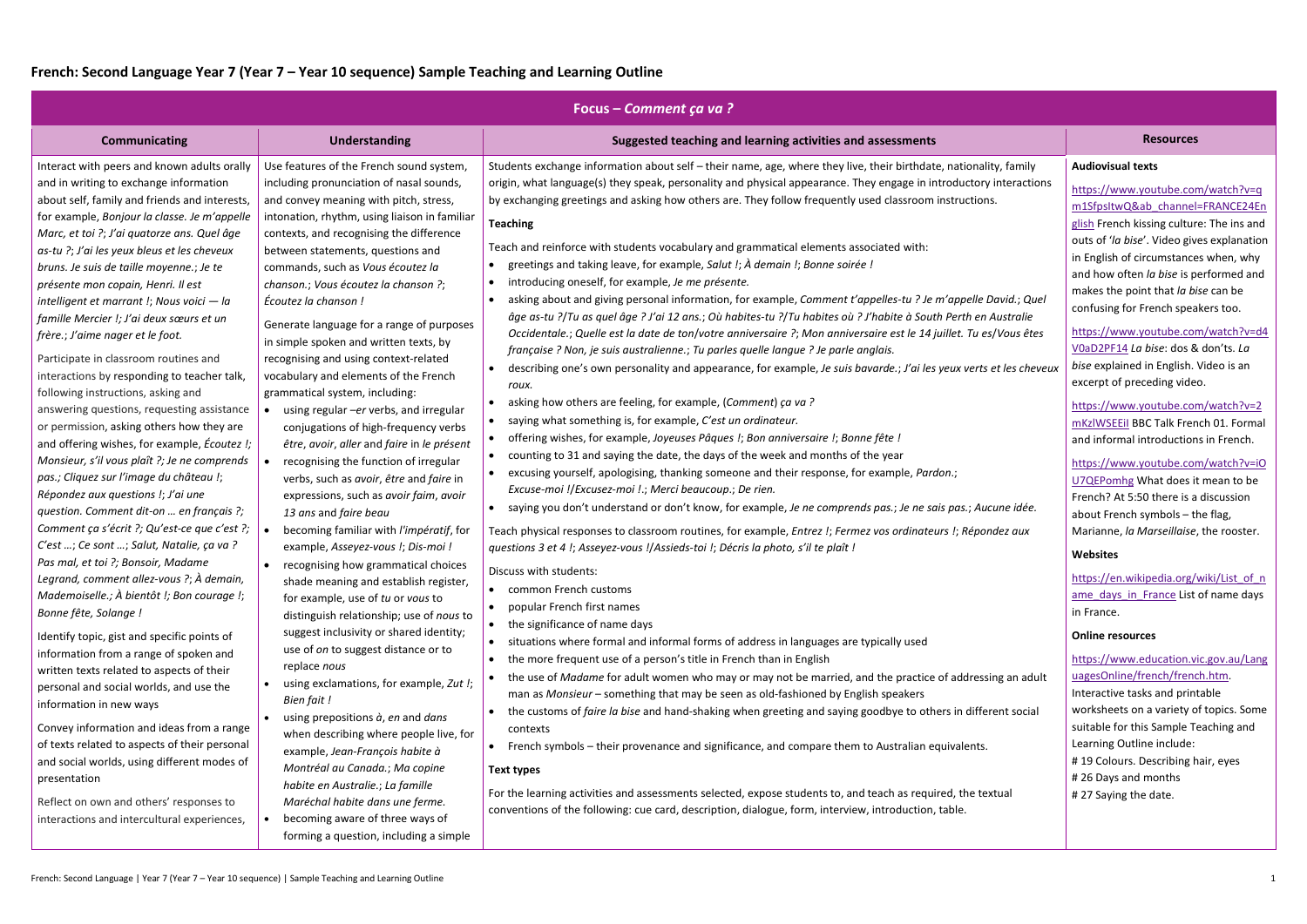|                              | <b>Resources</b> |
|------------------------------|------------------|
|                              |                  |
| ŗ                            |                  |
|                              |                  |
|                              |                  |
|                              |                  |
|                              |                  |
|                              |                  |
| m                            |                  |
| students can                 |                  |
| mmands and                   |                  |
| m for adults.<br>te language |                  |
|                              |                  |
| qu'il y a dans               |                  |
| uation, so that              |                  |
| nd family or                 |                  |
|                              |                  |

|                                                                                                                                                                                                                                                                                                                                                                                                                                                                                                                                                                                                                                                                                                                                                                                                                                                                                                                                                                                                                                                                                                                                                                                                                                                                                                                                                                                                                                                                                                                                                                                                                                                                                                                                                                                                                                                                                                                                                                                                                                                                                                                                                                                                                                                                                                                                                                                                                                                                                                                                                                                                                                                                                                                                                                                                                                                                                                                                                                                                                                                                                   | Focus – Comment ça va? |  |  |                  |
|-----------------------------------------------------------------------------------------------------------------------------------------------------------------------------------------------------------------------------------------------------------------------------------------------------------------------------------------------------------------------------------------------------------------------------------------------------------------------------------------------------------------------------------------------------------------------------------------------------------------------------------------------------------------------------------------------------------------------------------------------------------------------------------------------------------------------------------------------------------------------------------------------------------------------------------------------------------------------------------------------------------------------------------------------------------------------------------------------------------------------------------------------------------------------------------------------------------------------------------------------------------------------------------------------------------------------------------------------------------------------------------------------------------------------------------------------------------------------------------------------------------------------------------------------------------------------------------------------------------------------------------------------------------------------------------------------------------------------------------------------------------------------------------------------------------------------------------------------------------------------------------------------------------------------------------------------------------------------------------------------------------------------------------------------------------------------------------------------------------------------------------------------------------------------------------------------------------------------------------------------------------------------------------------------------------------------------------------------------------------------------------------------------------------------------------------------------------------------------------------------------------------------------------------------------------------------------------------------------------------------------------------------------------------------------------------------------------------------------------------------------------------------------------------------------------------------------------------------------------------------------------------------------------------------------------------------------------------------------------------------------------------------------------------------------------------------------------|------------------------|--|--|------------------|
| Suggested teaching and learning activities and assessments<br>Communicating<br><b>Understanding</b>                                                                                                                                                                                                                                                                                                                                                                                                                                                                                                                                                                                                                                                                                                                                                                                                                                                                                                                                                                                                                                                                                                                                                                                                                                                                                                                                                                                                                                                                                                                                                                                                                                                                                                                                                                                                                                                                                                                                                                                                                                                                                                                                                                                                                                                                                                                                                                                                                                                                                                                                                                                                                                                                                                                                                                                                                                                                                                                                                                               |                        |  |  | <b>Resources</b> |
| and use these reflections to improve<br>sentence with rising intonation, for<br>Language learning and communication strategies<br>intercultural communication<br>example, Tu as un animal chez toi ?;<br>Strategies relevant to this focus include:<br>inverting the verb and subject, for<br>Reflect on experiences of learning and<br>using key words, context, visual cues, (including pictures and non-verbal signals) to guess meaning<br>example, As-tu un animal chez toi ?;<br>using another language, and share aspects<br>developing skills to work with people they do not know<br>and using <i>Est-ce que ?</i> , for example,<br>of own identity, such as age, interests and<br>how to interpret abbreviations in a bilingual dictionary to find the gender of a noun.<br>$\bullet$<br>Est-ce que tu as un animal chez toi ?<br>family background, reflecting on how these<br>Learning activities and/or assessments<br>impact on intercultural communication<br>Build metalanguage to talk about<br>In teaching the content, choose from the following and instruct/require students to:<br>vocabulary and grammar concepts<br>write and/or perform or record introductory dialogues<br>$\bullet$<br>Examine linguistic features in texts to<br>prepare a set of questions and interview a class member to find out (five) things about them<br>develop an understanding that languages<br>introduce themselves and provide aspects of personal information, orally and/or in writing<br>$\bullet$<br>vary according to elements, such as<br>listen to/read descriptions of people and respond by, for example, drawing, filling in a table or form<br>$\bullet$<br>register<br>use cue cards as prompts to speak and/or write as if they were another person<br>$\bullet$<br>Understand that French, like all languages,<br>prepare a written description of themselves so that when the descriptions are read (aloud) other students can<br>varies according to participants, roles and<br>attempt to guess their identity<br>relationships, situations and cultures<br>respond to classroom instructions. Students should be continually exposed to both tu and vous commands and<br>have indicated to them when each is appropriate, as well as the politeness implicit in the vous form for adults.<br>Explore the relationship between language<br>Students reflect on this compared to other languages, and situations where the use of inappropriate language<br>and culture<br>could cause offence<br>play games involving classroom vocabulary, numbers and/or instructions, for example, Qu'est-ce qu'il y a dans<br>la boîte ?; Pamplemousse; Jacques a dit<br>record their thoughts on what it means to be French-speaking and compare them to their own situation, so that<br>in the future they can reflect on them<br>reflect on different social contexts/interactions in their life and what customs they, their friends and family or<br>$\bullet$<br>strangers practise when meeting people, and compare them to what French speakers often do. |                        |  |  |                  |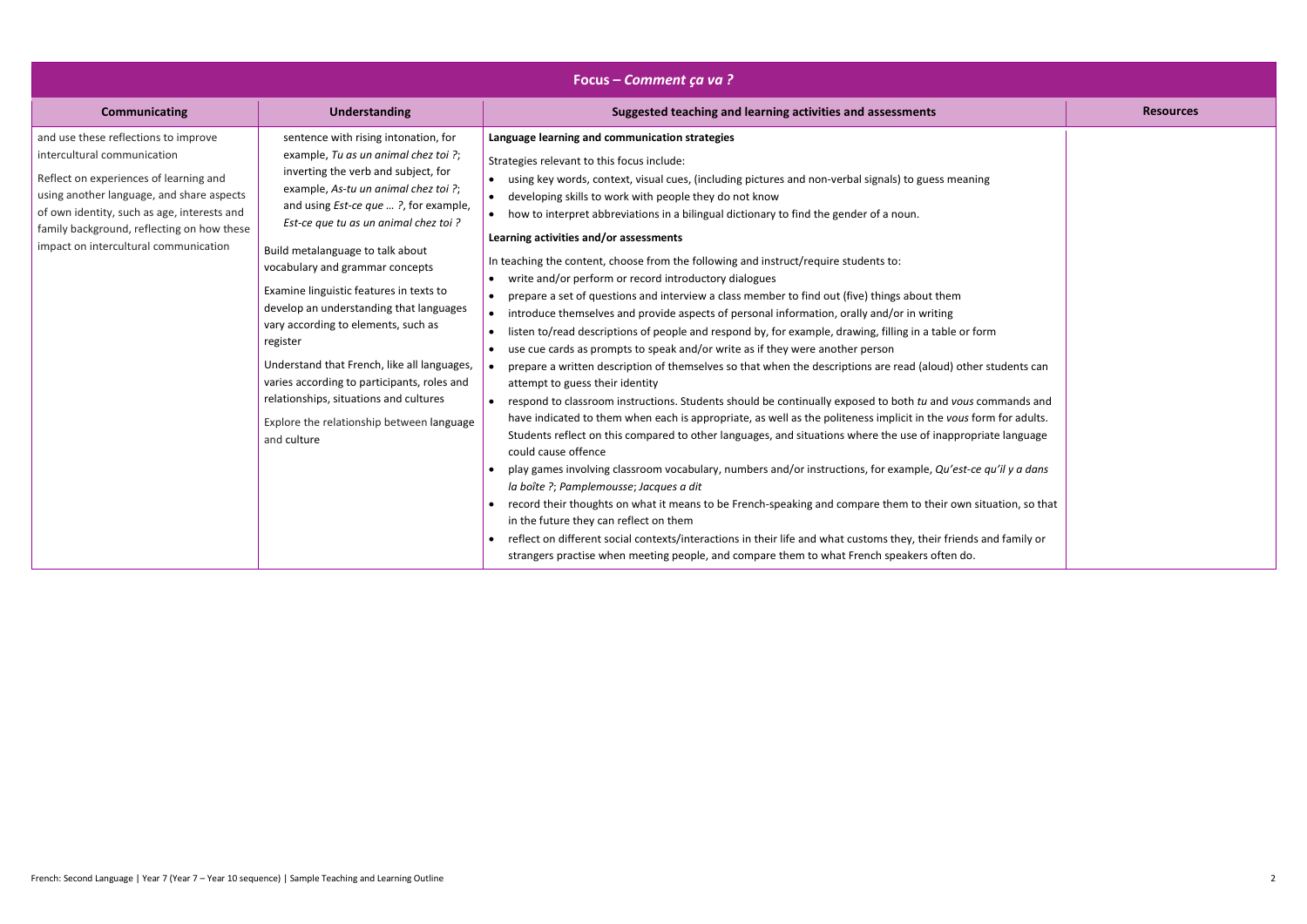| Focus – Ma famille et mes amis                                                                                                                                                                                                                                                                                                                                                                                                                                                                                                                                                                                                                                                                                                                                                                                                                                                                                                                                                                                                                                                                                                                                                                                                                                                                                                                                                                                                                                                                                                                                                                                                                                                                                                                        |                                                                                                                                                                                                                                                                                                                                                                                                                                                                                                                                                                                                                                                                                                                                                                                                                                                                                                                                                                                                                                                                                                                                                                                                                                                                                                                                                                                                                                                                                                                                                                                                             |                                                                                                                                                                                                                                                                                                                                                                                                                                                                                                                                                                                                                                                                                                                                                                                                                                                                                                                                                                                                                                                                                                                                                                                                                                                                                                                                                                                                                                                                                                                                                                                                                                                                                                                                                                                                                                                                                                                                                                                                                                                                                                                                                                                                                                                                                                                                                                                                                                                                                                                                                                                                                                                                                                                                                                                                                                                                                                                                                                                                                                                                                                                                   |                                                                                                                                                                                                                                                                                                                                                                                                                                                                                                                                                                                                                                                                                                                                                                                                                                                                                                                                                                                                                                                                                                                                 |
|-------------------------------------------------------------------------------------------------------------------------------------------------------------------------------------------------------------------------------------------------------------------------------------------------------------------------------------------------------------------------------------------------------------------------------------------------------------------------------------------------------------------------------------------------------------------------------------------------------------------------------------------------------------------------------------------------------------------------------------------------------------------------------------------------------------------------------------------------------------------------------------------------------------------------------------------------------------------------------------------------------------------------------------------------------------------------------------------------------------------------------------------------------------------------------------------------------------------------------------------------------------------------------------------------------------------------------------------------------------------------------------------------------------------------------------------------------------------------------------------------------------------------------------------------------------------------------------------------------------------------------------------------------------------------------------------------------------------------------------------------------|-------------------------------------------------------------------------------------------------------------------------------------------------------------------------------------------------------------------------------------------------------------------------------------------------------------------------------------------------------------------------------------------------------------------------------------------------------------------------------------------------------------------------------------------------------------------------------------------------------------------------------------------------------------------------------------------------------------------------------------------------------------------------------------------------------------------------------------------------------------------------------------------------------------------------------------------------------------------------------------------------------------------------------------------------------------------------------------------------------------------------------------------------------------------------------------------------------------------------------------------------------------------------------------------------------------------------------------------------------------------------------------------------------------------------------------------------------------------------------------------------------------------------------------------------------------------------------------------------------------|-----------------------------------------------------------------------------------------------------------------------------------------------------------------------------------------------------------------------------------------------------------------------------------------------------------------------------------------------------------------------------------------------------------------------------------------------------------------------------------------------------------------------------------------------------------------------------------------------------------------------------------------------------------------------------------------------------------------------------------------------------------------------------------------------------------------------------------------------------------------------------------------------------------------------------------------------------------------------------------------------------------------------------------------------------------------------------------------------------------------------------------------------------------------------------------------------------------------------------------------------------------------------------------------------------------------------------------------------------------------------------------------------------------------------------------------------------------------------------------------------------------------------------------------------------------------------------------------------------------------------------------------------------------------------------------------------------------------------------------------------------------------------------------------------------------------------------------------------------------------------------------------------------------------------------------------------------------------------------------------------------------------------------------------------------------------------------------------------------------------------------------------------------------------------------------------------------------------------------------------------------------------------------------------------------------------------------------------------------------------------------------------------------------------------------------------------------------------------------------------------------------------------------------------------------------------------------------------------------------------------------------------------------------------------------------------------------------------------------------------------------------------------------------------------------------------------------------------------------------------------------------------------------------------------------------------------------------------------------------------------------------------------------------------------------------------------------------------------------------------------------------|---------------------------------------------------------------------------------------------------------------------------------------------------------------------------------------------------------------------------------------------------------------------------------------------------------------------------------------------------------------------------------------------------------------------------------------------------------------------------------------------------------------------------------------------------------------------------------------------------------------------------------------------------------------------------------------------------------------------------------------------------------------------------------------------------------------------------------------------------------------------------------------------------------------------------------------------------------------------------------------------------------------------------------------------------------------------------------------------------------------------------------|
| <b>Communicating</b>                                                                                                                                                                                                                                                                                                                                                                                                                                                                                                                                                                                                                                                                                                                                                                                                                                                                                                                                                                                                                                                                                                                                                                                                                                                                                                                                                                                                                                                                                                                                                                                                                                                                                                                                  | <b>Understanding</b>                                                                                                                                                                                                                                                                                                                                                                                                                                                                                                                                                                                                                                                                                                                                                                                                                                                                                                                                                                                                                                                                                                                                                                                                                                                                                                                                                                                                                                                                                                                                                                                        | Suggested teaching and learning activities and assessments                                                                                                                                                                                                                                                                                                                                                                                                                                                                                                                                                                                                                                                                                                                                                                                                                                                                                                                                                                                                                                                                                                                                                                                                                                                                                                                                                                                                                                                                                                                                                                                                                                                                                                                                                                                                                                                                                                                                                                                                                                                                                                                                                                                                                                                                                                                                                                                                                                                                                                                                                                                                                                                                                                                                                                                                                                                                                                                                                                                                                                                                        | <b>Resources</b>                                                                                                                                                                                                                                                                                                                                                                                                                                                                                                                                                                                                                                                                                                                                                                                                                                                                                                                                                                                                                                                                                                                |
| Interact with peers and known adults orally<br>and in writing to exchange information<br>about self, family and friends and interests,<br>for example, Bonjour la classe. Je m'appelle<br>Marc, et toi ?; J'ai quatorze ans. Quel âge as-<br>tu ?; J'ai les yeux bleus et les cheveux bruns.<br>Je suis de taille moyenne .; Je te présente<br>mon copain, Henri. Il est intelligent et<br>marrant !; Nous voici - la famille Mercier !;<br>J'ai deux sœurs et un frère.; J'aime nager et<br>le foot.<br>Participate in classroom routines and<br>interactions by responding to teacher talk,<br>following instructions, asking and answering<br>questions, requesting assistance or<br>permission, asking others how they are and<br>offering wishes, for example, <i>Écoutez !;</i><br>Monsieur, s'il vous plaît ?; Je ne comprends<br>pas.; Cliquez sur l'image du château !;<br>Répondez aux questions !; J'ai une question.<br>Comment dit-on  en français ?; Comment<br>ça s'écrit ?; Qu'est-ce que c'est ?; C'est ; Ce<br>sont ; Salut, Natalie, ça va ? Pas mal, et<br>toi ?; Bonsoir, Madame Legrand, comment<br>allez-vous ?; À demain, Mademoiselle.; À<br>bientôt !; Bon courage !; Bonne fête,<br>Solange!<br>Identify topic, gist and specific points of<br>information from a range of spoken and<br>written texts related to aspects of their<br>personal and social worlds, and use the<br>information in new ways<br>Convey information and ideas from a range<br>of texts related to aspects of their personal<br>and social worlds, using different modes of<br>presentation<br>Create simple own or shared imaginative<br>texts by reinterpreting or adapting familiar<br>texts and/or using modelled structures and<br>language | Use features of the French sound system,<br>including pronunciation of nasal sounds,<br>and convey meaning with pitch, stress,<br>intonation, rhythm, using liaison in<br>familiar contexts, and recognising the<br>difference between statements,<br>questions and commands, such as Vous<br>écoutez la chanson.; Vous écoutez la<br>chanson ?; Écoutez la chanson !<br>Use the French alphabet for spelling<br>words aloud, recognising similarities to<br>and differences from English and using<br>correct terminology for accents<br>Generate language for a range of<br>purposes in simple spoken and written<br>texts, by recognising and using<br>context-related vocabulary and elements<br>of the French grammatical system,<br>including:<br>using definite and indefinite articles<br>le, la, les; un, une and des<br>• recognising substitution of the<br>indefinite article with de in negative<br>sentences, for example, Non, je n'ai<br>pas de frère. J'ai une sœur.<br>using singular and plural forms of<br>nouns, for example, le chien/les<br>chiens, une femme/des femmes,<br>including some irregular plural forms,<br>such as l'œil/les yeux, le nez/les nez,<br>l'animal/les animaux<br>beginning to recognise that<br>$\bullet$<br>adjectives agree in number and<br>gender with the noun, for example,<br>des élèves intelligents, de bonnes<br>étudiantes, and that des changes to<br>de if the adjective precedes the noun<br>understanding that most adjectives in<br>French follow the noun, for example,<br>un élève intelligent, and that<br>common adjectives precede the | Students exchange information about family and friends - relationships, others' appearance and personalities,<br>occupations, places of work and pets. They learn expressions to request assistance or permission.<br><b>Teaching</b><br>Teach and reinforce with students vocabulary and grammatical elements associated with:<br>introducing other people, for example, Je te/vous présente mon amie Anne/la famille Durant.; Voici<br>family relationships, for example, Tu as des frères ou sœurs ?; J'ai un demi-frère et deux sœurs.; Je suis fille/fils<br>unique.; Je n'ai pas de sœurs.; Le frère de ma mère est mon oncle. Il s'appelle Bruce.; Nous sommes quatre. Il y<br>a mes deux frères, ma mère et moi.<br>asking and giving information about family members and friends, for example, Qui est-ce ?/C'est qui ? C'est ma<br>petite sœur.; Comment s'appelle ton meilleur ami/ta mère ?; Il/Mon oncle s'appelle ; Ils s'appellent et ; Il<br>est comment, ton cousin ? Il est marrant et il a le sens de l'humour.; Ils ont les cheveux noirs et les yeux bleus.;<br>Où habite ta grand-mère ? Elle habite dans une grande maison/un grand appartement .; Mes cousins habitent<br>à Sydney/au Canada/en Angleterre.<br>discussing how people get along, for example, Tu aimes ta sœur ? Non, je ne m'entends pas avec elle./Oui, elle<br>est géniale.; Mes amis s'appellent Claude et Robert. Nous sommes de bons/vieux amis.<br>information about what someone does in life, for example, Que fait ton frère ? Il est élève en année 6.; Mon<br>cousin travaille dans un bureau, mais il n'aime pas son travail.<br>occupations and places of work, for example, Est-ce que ton père est ouvrier ?; Mon père est<br>expert-comptable. Il travaille dans un bureau.<br>how many and what type of pets they have, for example, Tu as un animal domestique? Oui, j'ai quatre<br>chats./Non, je n'ai pas d'animal domestique.<br>counting to 100<br>$\bullet$<br>requesting permission or assistance, for example, Est-ce que je peux aller aux toilettes ?; Vous pouvez m'aider,<br>s'il vous plaît ?<br>requesting people to repeat what is said (more slowly), for example, Répétez (plus lentement), s'il vous plaît!<br>$\bullet$<br>asking how to spell something or what a word is in French, for example, Comment ça s'écrit ? Ça s'ecrit<br>M-A-I-S.; Quel est le mot pour en français ?<br>Discuss with students:<br>• common French gestures, their meanings and English equivalents<br>how French speakers spell out double letters, for example, 'elle' is spelled e-deux Is-e.<br>$\bullet$<br>how French omits the 'a' before jobs and professions, for example, 'I am a policeman.' is expressed Je suis agent<br>de police.<br>idioms, such as Nous sommes quatre.<br>$\bullet$<br><b>Text types</b><br>For the learning activities and assessments selected, expose students to, and teach as required, the textual<br>conventions of the following: description, email, family tree, identity card, passport application, phone number,<br>picture book, presentation, Recherché poster, speech. | <b>Audiovisual texts</b><br>https://www.youtube.com/watch?v=qC-<br>OVm2jkE8 Introduce yourself in French I<br>Super Easy French 62. Introductory<br>exchanges using informal and formal<br>forms.<br>https://www.youtube.com/watch?v=ApO<br>pvOmQU9U Jobs in French Part 1 (basic<br>French vocabulary from Learn French<br>with Alexa), and<br>https://www.youtube.com/watch?v=0Zu<br>OKtT22Gs Jobs in French Part 2 (basic<br>French vocabulary from Learn French<br>with Alexa). Two clips giving masculine<br>and feminine words for occupations.<br>https://www.youtube.com/watch?v=qkn<br>SOsPesiO Practise your French alphabet.<br>https://www.youtube.com/watch?v=Rzc<br>M0Yn1n4Q French spelling exercise.<br>Words spelled are:<br>1. salut<br>2. comment<br>3. bien<br>4. toi<br>5. quatorze<br>6. âge<br>7. ans<br>8. merci<br>9. rien<br>10. bonjour<br>https://www.youtube.com/watch?v=xvX<br>xECeg8Wc French oral comprehension<br>exercise. The phone numbers called out<br>are:<br>1. 01 46 21 42 17<br>2. 01 48 39 05 27<br>3. 06 84 13 34 39<br>4. 09 84 18 16 97<br>5. 02 08 18 26 92<br>6. 01 62 19 31 88 |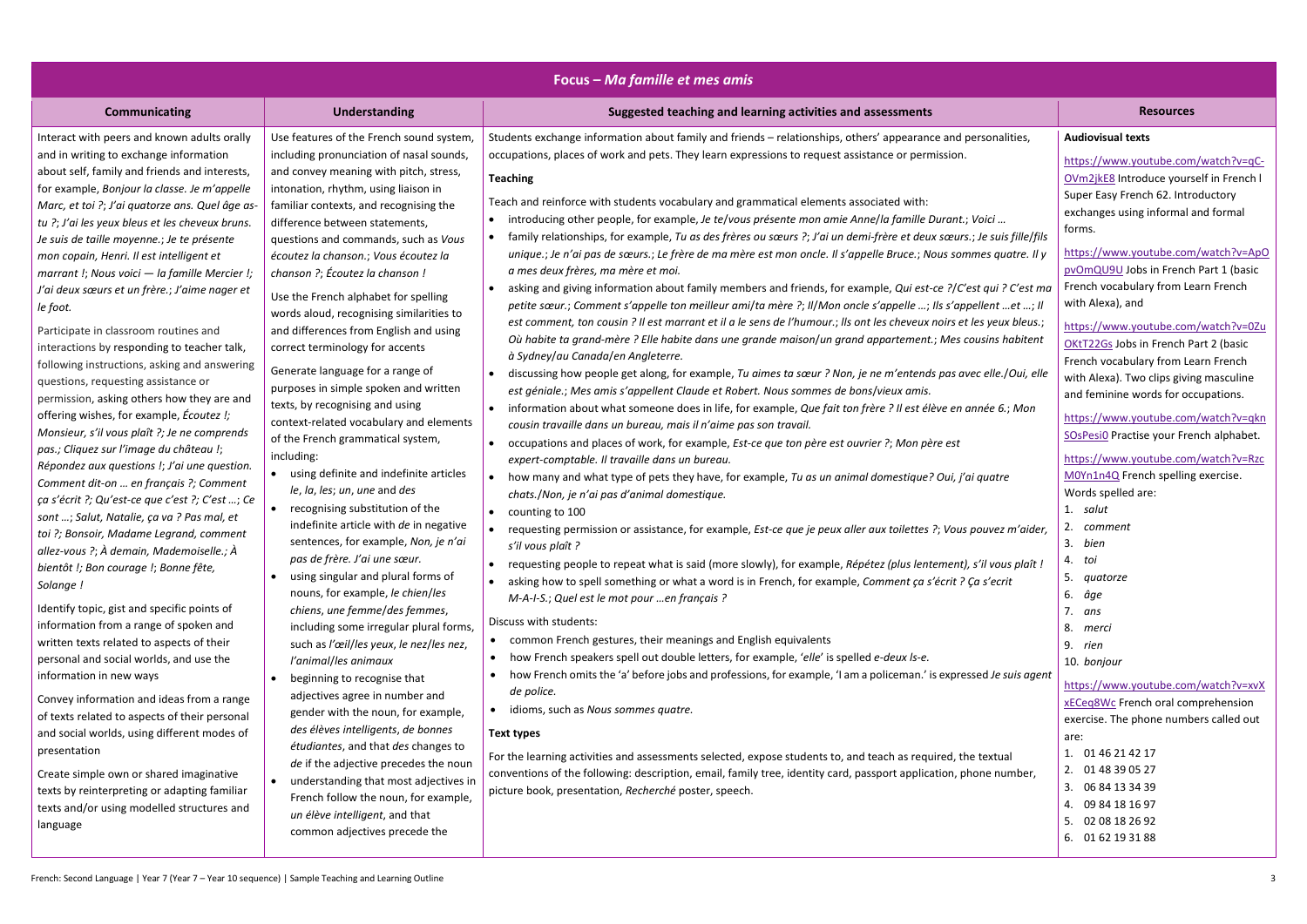| Focus – Ma famille et mes amis                                                                                                                                    |                                                                                                                                                                                                                                                                                  |                                                                                                                                                                                                                                                                                                                                                                                                                                                                                                                                                                        |                                                                                                                                                                                                                             |
|-------------------------------------------------------------------------------------------------------------------------------------------------------------------|----------------------------------------------------------------------------------------------------------------------------------------------------------------------------------------------------------------------------------------------------------------------------------|------------------------------------------------------------------------------------------------------------------------------------------------------------------------------------------------------------------------------------------------------------------------------------------------------------------------------------------------------------------------------------------------------------------------------------------------------------------------------------------------------------------------------------------------------------------------|-----------------------------------------------------------------------------------------------------------------------------------------------------------------------------------------------------------------------------|
| <b>Communicating</b>                                                                                                                                              | <b>Understanding</b>                                                                                                                                                                                                                                                             | Suggested teaching and learning activities and assessments                                                                                                                                                                                                                                                                                                                                                                                                                                                                                                             | <b>Resources</b>                                                                                                                                                                                                            |
| Translate and interpret phrases and short<br>texts from French to English and vice versa,<br>noticing which words or phrases translate<br>easily and which do not | noun, for example, une bonne<br>étudiante<br>understanding that subject pronouns<br>je, tu, il, elle, on, nous, vous, ils and<br>elles determine verb conjugations<br>and substitute for noun subjects, for<br>example, Voilà le frère de Michel. Il<br>est beau, n'est-ce pas ? | Language learning and communication strategies<br>Strategies relevant to this focus include:<br>self-correction in spoken and written forms<br>$\bullet$<br>analysing when the informal or formal form of address is required<br>becoming aware of frequently encountered situations where word-for-word translations are to be avoided.<br>Learning activities and/or assessments                                                                                                                                                                                     | 7. 05 64 11 29 78<br>8. 06 78 12 15 49<br>9. 03 22 51 39 16<br>10. 05 95 68 72 99<br>https://www.youtube.com/watch?v=tn2<br>kew1FiWw. 12 Common French<br>Gestures.                                                         |
|                                                                                                                                                                   | using regular -er verbs, and irregular<br>conjugations of high-frequency verbs<br>être, avoir, aller and faire in le<br>présent                                                                                                                                                  | In teaching the content, choose from the following and instruct/require students to:<br>spell their names aloud, record other people's names as they are said<br>$\bullet$<br>match descriptions, for example, images to descriptions of people, or professions to places of work<br>draw (fictitious) family trees based on descriptions of relationships<br>describe a family based on a (fictitious) family tree<br>$\bullet$                                                                                                                                       | https://www.youtube.com/watch?v=4C<br>nBszH no Ours brun, dis-moi.<br><b>Online resources</b><br>https://www.fluentu.com/blog/educator                                                                                      |
|                                                                                                                                                                   | becoming familiar with regular $-ir$<br>and -re verbs in le présent<br>recognising how grammatical choices<br>shade meaning and establish register,<br>for example, use of tu or vous to                                                                                         | present (orally) aspects of people, using images displayed as a family tree. Students then question each other<br>about the presentations and/or choose a person from the images and without indicating who it is, describe<br>them and others guess the identity<br>prepare their family tree and use it as the basis of writing an introductory email to possibly send to members                                                                                                                                                                                    | -french/french-number-games/ Five<br>number games to play in French, that is,<br>Countdown, Standing Bingo, Onze, Casser<br>le Code, Running Chinese Whispers.                                                              |
|                                                                                                                                                                   | distinguish relationship; use of nous<br>to suggest inclusivity or shared<br>identity; use of on to suggest distance<br>or to replace nous<br>using singular and plural possessive<br>adjectives, for example, ses cheveux,                                                      | of another French class<br>describe imagined aspects of people based on images. Discuss how appearances may lead to (incorrect)<br>assumptions about cultures, people and/or languages<br>read Recherché posters and identify key information. Students identify text structures and language features<br>of Recherché posters and compare them to English wanted posters. The example posters could be<br>'manipulated' to include the use of on, and lead to a discussion of how to translate it into English, for example,                                          | https://www.education.vic.gov.au/Langu<br>agesOnline/french/french.htm.<br>Interactive tasks and printable<br>worksheets on a variety of topics. Some<br>suitable for this Sample Teaching and<br>Learning Outline include: |
|                                                                                                                                                                   | leur mère, mes copains<br>forming and using cardinal numbers<br>to 100<br>using prepositions à, en and dans                                                                                                                                                                      | On dit qu'il est dangereux could be expressed in English using 'people', 'they' or the passive, 'It is said '<br>use images of 'suspects' to design their own Recherché poster for one, providing additional information as<br>required. Alternatively, students could design a Recherché poster for a member of their family<br>listen to words spelled in French and write them or complete missing words in a text. As students become<br>$\bullet$<br>more proficient, they could spell words to each other, write spelled words while not viewing the speaker, or | #7 How old are you? Family members<br>#14 Best friends<br>#15 Do you have a pet?<br>#18 Writing letters<br># 25 Numbers 20-100.                                                                                             |
|                                                                                                                                                                   | when describing where people live,<br>for example, Jean-François habite à<br>Montréal au Canada.; Ma copine<br>habite en Australie.; La famille<br>Maréchal habite dans une ferme.<br>using the negative ne  pas in simple                                                       | view a muted audiovisual text where words are spelled and attempt to write the words by focusing on the<br>shape of the mouth<br>prepare an oral presentation for the class describing a family other than their own. Students could present<br>their work with images displayed in an electronic slideshow<br>participate in a cute baby photo competition. Students provide a photo of themselves and a written                                                                                                                                                      | <b>Assessments</b><br>Accessible on the School Curriculum and<br><b>Standards Authority website</b><br>Les Calligrammes                                                                                                     |
|                                                                                                                                                                   | statements, questions and<br>commands, for example, Je n'aime<br>pas l'histoire.; Tu n'aimes pas le<br>bifteck ?; Ne recommence pas !                                                                                                                                            | description of it. Only the photos are numbered and displayed, then the descriptions are read out and the<br>class guess the identities of the babies in the photos<br>play games involving numbers to 100, for example, Casser le Code<br>listen to phone numbers read aloud and write them<br>complete an identity card or passport application for themselves or from a description of someone else<br>$\bullet$                                                                                                                                                    |                                                                                                                                                                                                                             |
|                                                                                                                                                                   | Identify and use text structures and<br>language features of common spoken,<br>written and multimodal texts, and<br>compare with structures and features of<br>similar texts in English                                                                                          | write and/or give a speech as if they were an imaginary pet. Alternatively, students could design a poster<br>about their imaginary pet, providing information using the first or third person<br>translate expressions, such as J'ai cinq ans. and Nous sommes cinq. into English and vice versa and notice that<br>word-for-word translations frequently result in incorrect language. Alternatively, view some French gestures,<br>their literal meanings and compare them to the English equivalents                                                               |                                                                                                                                                                                                                             |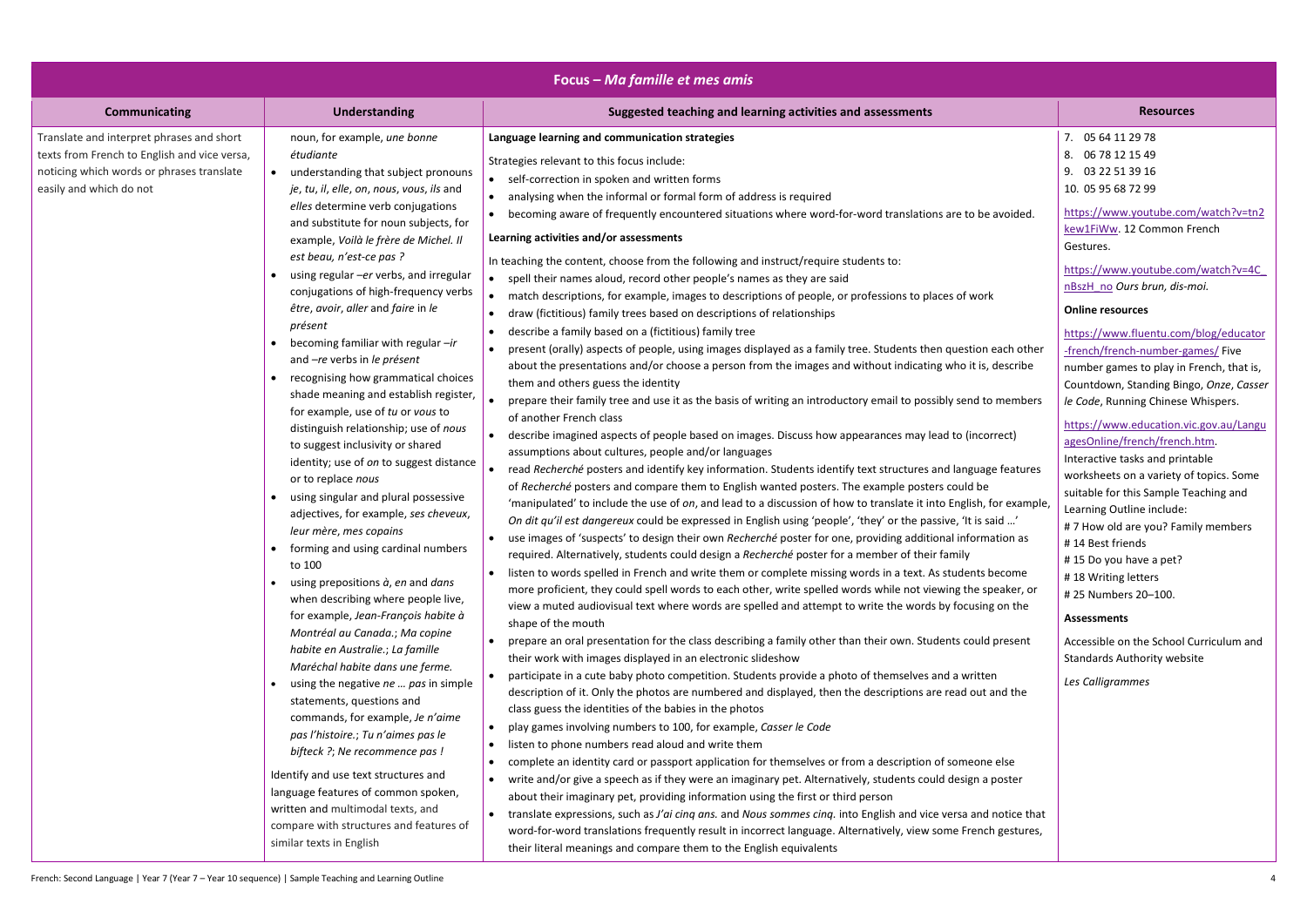| Focus – Ma famille et mes amis |                                                                                                                                                                                                   |                                                                                                                                                                                                                                                                                  |                  |
|--------------------------------|---------------------------------------------------------------------------------------------------------------------------------------------------------------------------------------------------|----------------------------------------------------------------------------------------------------------------------------------------------------------------------------------------------------------------------------------------------------------------------------------|------------------|
| <b>Communicating</b>           | Understanding                                                                                                                                                                                     | Suggested teaching and learning activities and assessments                                                                                                                                                                                                                       | <b>Resources</b> |
|                                | Examine linguistic features in texts to<br>develop an understanding that languages<br>vary according to elements, such as<br>register<br>Explore the relationship between<br>language and culture | read the picture book Ours brun, dis-moi  or view an audiovisual clip of it being read, and focus on the<br>agreement and placement of the adjectives in relation to the nouns. Students follow the model to create some<br>new text that could be included in the picture book. |                  |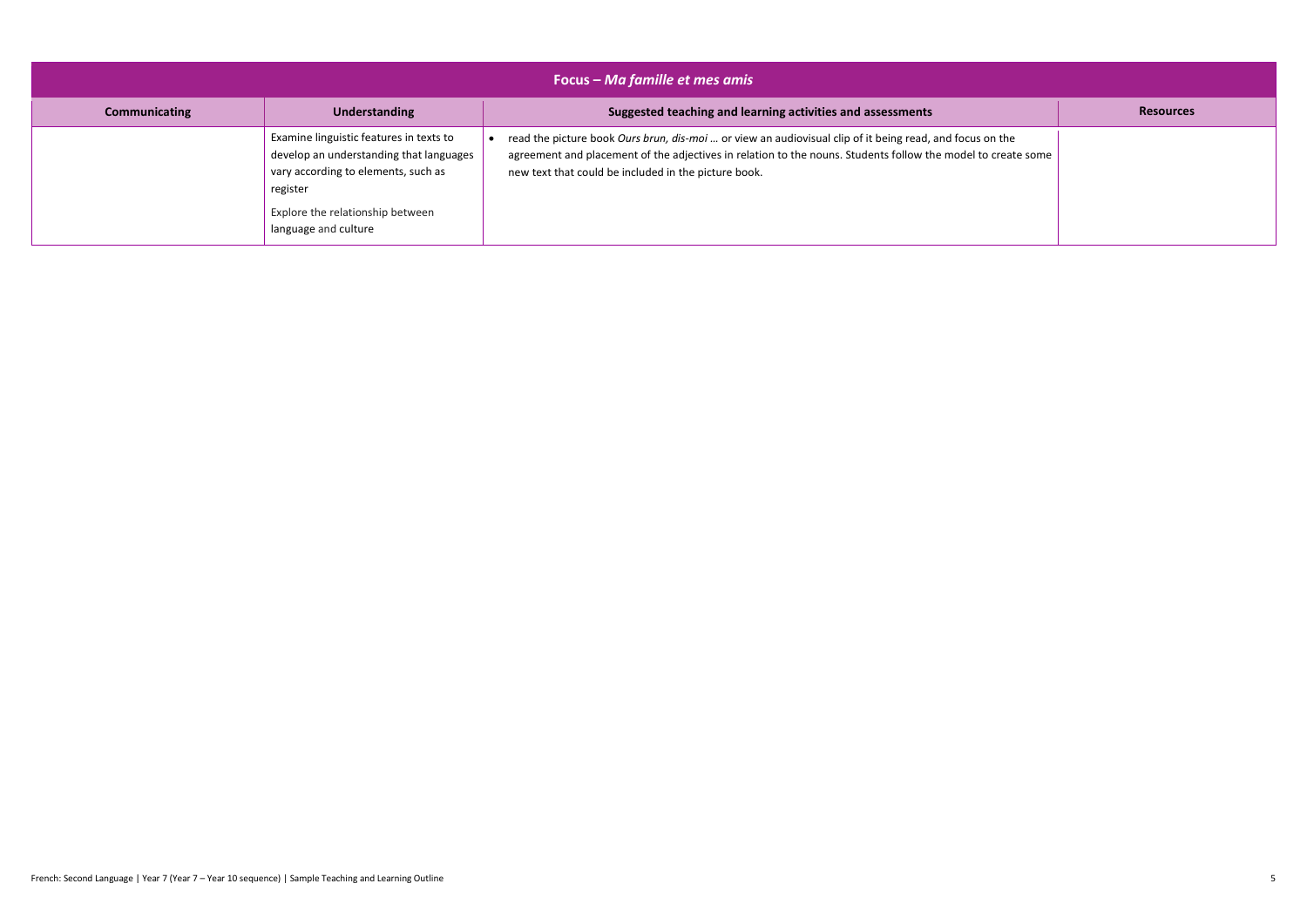| Focus – Mes passe-temps préférés                                                                                                                                                                                                                                                                                                                                                                                                                                                                                                                                                                                                        |                                                                                                                                                                                                                                                                                                                                                                                                                                                                                                                                                              |                                                                                                                                                                                                                                                                                                                                                                                                                                                                                                                                                                                                                                                                                                                                                                                                                                                                                                                                                                                                                                                                                                                                                                             |                                                                                                                                                                                                                                                                                                                                                                     |
|-----------------------------------------------------------------------------------------------------------------------------------------------------------------------------------------------------------------------------------------------------------------------------------------------------------------------------------------------------------------------------------------------------------------------------------------------------------------------------------------------------------------------------------------------------------------------------------------------------------------------------------------|--------------------------------------------------------------------------------------------------------------------------------------------------------------------------------------------------------------------------------------------------------------------------------------------------------------------------------------------------------------------------------------------------------------------------------------------------------------------------------------------------------------------------------------------------------------|-----------------------------------------------------------------------------------------------------------------------------------------------------------------------------------------------------------------------------------------------------------------------------------------------------------------------------------------------------------------------------------------------------------------------------------------------------------------------------------------------------------------------------------------------------------------------------------------------------------------------------------------------------------------------------------------------------------------------------------------------------------------------------------------------------------------------------------------------------------------------------------------------------------------------------------------------------------------------------------------------------------------------------------------------------------------------------------------------------------------------------------------------------------------------------|---------------------------------------------------------------------------------------------------------------------------------------------------------------------------------------------------------------------------------------------------------------------------------------------------------------------------------------------------------------------|
| <b>Communicating</b>                                                                                                                                                                                                                                                                                                                                                                                                                                                                                                                                                                                                                    | <b>Understanding</b>                                                                                                                                                                                                                                                                                                                                                                                                                                                                                                                                         | Suggested teaching and learning activities and assessments                                                                                                                                                                                                                                                                                                                                                                                                                                                                                                                                                                                                                                                                                                                                                                                                                                                                                                                                                                                                                                                                                                                  | <b>Resources</b>                                                                                                                                                                                                                                                                                                                                                    |
| Interact with peers and known adults orally<br>and in writing to exchange information<br>about self, family and friends and interests,<br>for example, Bonjour la classe. Je m'appelle<br>Marc, et toi ?; J'ai quatorze ans. Quel âge as-<br>tu ?; J'ai les yeux bleus et les cheveux bruns.<br>Je suis de taille moyenne .; Je te présente<br>mon copain, Henri. Il est intelligent et<br>marrant !; Nous voici - la famille Mercier !;<br>J'ai deux sœurs et un frère.; J'aime nager et<br>le foot.<br>Engage in individual and collaborative tasks,                                                                                  | Use features of the French sound system,<br>including pronunciation of nasal sounds,<br>and convey meaning with pitch, stress,<br>intonation, rhythm, using liaison in familiar<br>contexts, and recognising the difference<br>between statements, questions and<br>commands, such as Vous écoutez la<br>chanson.; Vous écoutez la chanson ?;<br>Écoutez la chanson !<br>Generate language for a range of purposes<br>in simple spoken and written texts, by<br>recognising and using context-related                                                        | Students exchange information about interests, hobbies, sports and pastimes. They also research and exchange<br>information about a francophone country and respond to more teacher talk associated with electronic learning.<br><b>Teaching</b><br>Teach and reinforce with students vocabulary and grammatical elements associated with:<br>• interests, for example, Qu'est-ce que tu fais pendant ton temps libre ?; (Est-ce que) tu as des passe-temps ?;<br>Qu'est-ce que tu aimes comme passe-temps ?; Je joue sur l'ordinateur. Je sors avec mes amis. J'aime rester<br>chez moi.; Mon passe-temps préféré est<br>what instruments and sports they play, for example, Tu joues d'un instrument ? Je joue de la guitare.;<br>Qu'est-ce que tu fais comme sport ?/Tu pratiques un sport ?; Je fais du ski nautique/du parcours.<br>• when they participate in their interests, for example, Quand est-ce que tu fais de la gymnastique ?; Je joue au<br>tennis le week-end/tous les week-ends/après l'école/avant le petit déjeuner/pendant la récréation.                                                                                                            | <b>Audiovisual texts</b><br>https://www.youtube.com<br>o2NOpf24 Talking about y<br>French 7 sentences to talk<br>tastes. The sentences are J<br>passionnée de, J'adore + v<br>want to ), Je viens de , I<br>préféré, c'est , Je suis fan<br>https://www.bing.com/vic<br>Tu+aimes+faire+quoi+%3f<br>o&&view=detail∣=E45<br>731FBAE45B123EC2397A7                     |
| such as making arrangements with a friend,<br>planning for a class celebration or<br>performance, or working together to create<br>displays, presentations or performances to<br>showcase their language learning for family,<br>friends or school community<br>Participate in classroom routines and<br>interactions by responding to teacher talk,<br>following instructions, asking and answering<br>questions, requesting assistance or<br>permission, asking others how they are and<br>offering wishes, for example, <i>Écoutez !;</i><br>Monsieur, s'il vous plaît ?; Je ne comprends<br>pas.; Cliquez sur l'image du château !; | vocabulary and elements of the French<br>grammatical system, including:<br>using regular -er verbs, and irregular<br>conjugations of high-frequency verbs<br>être, avoir, aller and faire in le présent<br>becoming familiar with regular -ir and<br>$\bullet$<br>-re verbs in le présent<br>recognising how grammatical choices<br>shade meaning and establish register,<br>for example, use of tu or vous to<br>distinguish relationship; use of nous to<br>suggest inclusivity or shared identity;<br>use of on to suggest distance or to<br>replace nous | how often they participate in their interests, for example, Tu joues souvent de la clarinette ? Deux fois par<br>semaine.<br>• where they participate in their interests, for example, Où vas-tu pour faire de l'athlétisme ? Je vais au stade<br>municipal.<br>• why they (do not) like various hobbies, sports or pastimes, for example, Pourquoi aimes-tu jouer aux échecs?<br>Parce que c'est fascinant.; Ta mère n'aime pas la cuisine. Pourquoi pas ? Elle déteste la cuisine parce que c'est<br>ennuyeux.<br>where and when people in general participate in hobbies, sports or pastimes, for example, Où est-ce qu'on<br>fait du patinage sur glace ? Au Canada.; Quand est-ce qu'on joue au football en Australie ? En hiver.<br>Teach physical responses to instructions associated with electronic learning, for example, Cliquez sur ce lien!;<br>Ouvrez un nouveau document !; Sauvegardez votre travail avant de fermer la fenêtre !<br>Discuss with students:<br>popular hobbies, sports and pastimes among young francophone people<br>$\bullet$<br>• how cultural backgrounds may reflect their own and others' interests, habits and/or family traditions | M=VDRVRV Tu aimes faire<br>DeMado - Learn French. S<br>que tu aimes faire ? with h<br>https://www.youtube.com<br>EWXbSTLO Qu'est-ce que t<br>Song without lyrics on scre<br>https://www.youtube.com<br><b>oD2SY2EY</b> French speaking<br>Where is French spoken in<br>Video in English about son<br>where French is spoken. M<br>mentioned in the commen<br>video. |
| Répondez aux questions !; J'ai une question.<br>Comment dit-on  en français ?; Comment<br>ça s'écrit ?; Qu'est-ce que c'est ?; C'est ; Ce<br>sont ; Salut, Natalie, ça va ? Pas mal, et<br>toi ?; Bonsoir, Madame Legrand, comment<br>allez-vous ?; À demain, Mademoiselle.; À<br>bientôt !; Bon courage !; Bonne fête,                                                                                                                                                                                                                                                                                                                 | becoming aware of three ways of<br>forming a question, including a simple<br>sentence with rising intonation, for<br>example, Tu as un animal chez toi ?;<br>inverting the verb and subject, for<br>example, As-tu un animal chez toi ?;<br>and using <i>Est-ce que ?</i> , for example,<br>Est-ce que tu as un animal chez toi ?                                                                                                                                                                                                                            | • some differences between language that is sanctioned by the Académie Francaise and language that is in<br>common usage, for example, la fin de la semaine is frequently replaced by le week-end in everyday language<br>· la Journée Internationale de la Francophonie which is celebrated on 20 March<br>countries that are French-speaking or which have a history of French influence and how this impacts their<br>culture.<br><b>Text types</b>                                                                                                                                                                                                                                                                                                                                                                                                                                                                                                                                                                                                                                                                                                                      | https://www.youtube.com<br>4TAvcB9M Is the French la<br>danger from an English inv<br>video mentions where Fre<br>why it is a useful language<br>and in the future.<br>https://www.youtube.com                                                                                                                                                                      |
| Solange!<br>Respond to imaginative texts by describing<br>aspects, such as characters, events and/or<br>key ideas<br>Create simple own or shared imaginative<br>texts by reinterpreting or adapting familiar                                                                                                                                                                                                                                                                                                                                                                                                                            | Build metalanguage to talk about<br>vocabulary and grammar concepts<br>Identify and use text structures and<br>language features of common spoken,<br>written and multimodal texts, and<br>compare with structures and features of                                                                                                                                                                                                                                                                                                                           | For the learning activities and assessments selected, expose students to, and teach as required, the textual<br>conventions of the following: blog post, email, film, graph, message, picture book, pie chart, plan, postcard,<br>poster, (slideshow) presentation, speech summary, survey, table.<br>Language learning and communication strategies<br>Strategies relevant to this focus include:<br>• manipulating known elements in a new context                                                                                                                                                                                                                                                                                                                                                                                                                                                                                                                                                                                                                                                                                                                        | OZ7Fdi M Parlez-vous frai<br>and outs of the French lan<br>0:0-2:20 The influence of<br>2:50-5:55 Pronunciation o<br>and non-French speakers a<br>pronounce French words.                                                                                                                                                                                           |
|                                                                                                                                                                                                                                                                                                                                                                                                                                                                                                                                                                                                                                         | similar texts in English                                                                                                                                                                                                                                                                                                                                                                                                                                                                                                                                     | • considering possible strategies to complete a task and selecting the most appropriate                                                                                                                                                                                                                                                                                                                                                                                                                                                                                                                                                                                                                                                                                                                                                                                                                                                                                                                                                                                                                                                                                     |                                                                                                                                                                                                                                                                                                                                                                     |

# **Audiovisual texts**

[https://www.youtube.com/watch?v=8dX](https://www.youtube.com/watch?v=8dXo2NOpf24) [o2NOpf24](https://www.youtube.com/watch?v=8dXo2NOpf24) Talking about yourself in French 7 sentences to talk about your tastes. The sentences are *Je suis passionnée de, J'adore +* verb, *Je veux* (I want to …), *Je viens de* …*, Mon film préféré, c'est …*, *Je suis fan de …*

[https://www.bing.com/videos/search?q=](https://www.bing.com/videos/search?q=Tu+aimes+faire+quoi+%3f+John+De+Mado&&view=detail&mid=E45B123EC2397A731FBAE45B123EC2397A731FBA&&FORM=VDRVRV) [Tu+aimes+faire+quoi+%3f+John+De+Mad](https://www.bing.com/videos/search?q=Tu+aimes+faire+quoi+%3f+John+De+Mado&&view=detail&mid=E45B123EC2397A731FBAE45B123EC2397A731FBA&&FORM=VDRVRV) [o&&view=detail&mid=E45B123EC2397A](https://www.bing.com/videos/search?q=Tu+aimes+faire+quoi+%3f+John+De+Mado&&view=detail&mid=E45B123EC2397A731FBAE45B123EC2397A731FBA&&FORM=VDRVRV) [731FBAE45B123EC2397A731FBA&&FOR](https://www.bing.com/videos/search?q=Tu+aimes+faire+quoi+%3f+John+De+Mado&&view=detail&mid=E45B123EC2397A731FBAE45B123EC2397A731FBA&&FORM=VDRVRV) [M=VDRVRV](https://www.bing.com/videos/search?q=Tu+aimes+faire+quoi+%3f+John+De+Mado&&view=detail&mid=E45B123EC2397A731FBAE45B123EC2397A731FBA&&FORM=VDRVRV) *Tu aimes faire quoi ?* by John DeMado – Learn French. Song *Qu'est-ce que tu aimes faire ?* with lyrics on screen.

[https://www.youtube.com/watch?v=pzV](https://www.youtube.com/watch?v=pzVEWXbSTL0) [EWXbSTL0](https://www.youtube.com/watch?v=pzVEWXbSTL0) *Qu'est-ce que tu aimes faire ?* Song without lyrics on screen.

[https://www.youtube.com/watch?v=ve4](https://www.youtube.com/watch?v=ve4oD2SY2EY) [oD2SY2EY](https://www.youtube.com/watch?v=ve4oD2SY2EY) French speaking countries l Where is French spoken in the world? Video in English about some of the places where French is spoken. More places are mentioned in the comments below the video.

[https://www.youtube.com/watch?v=Y0U](https://www.youtube.com/watch?v=Y0U4TAvcB9M) [4TAvcB9M](https://www.youtube.com/watch?v=Y0U4TAvcB9M) Is the French language in danger from an English invasion? The video mentions where French is spoken, why it is a useful language to learn now and in the future.

[https://www.youtube.com/watch?v=w6k](https://www.youtube.com/watch?v=w6kOZ7Fdi_M) [OZ7Fdi\\_M](https://www.youtube.com/watch?v=w6kOZ7Fdi_M) *Parlez-vous français ?* The ins and outs of the French language. 0:0–2:20 The influence of French 2:50–5:55 Pronunciation of the accents and non-French speakers attempting to pronounce French words.